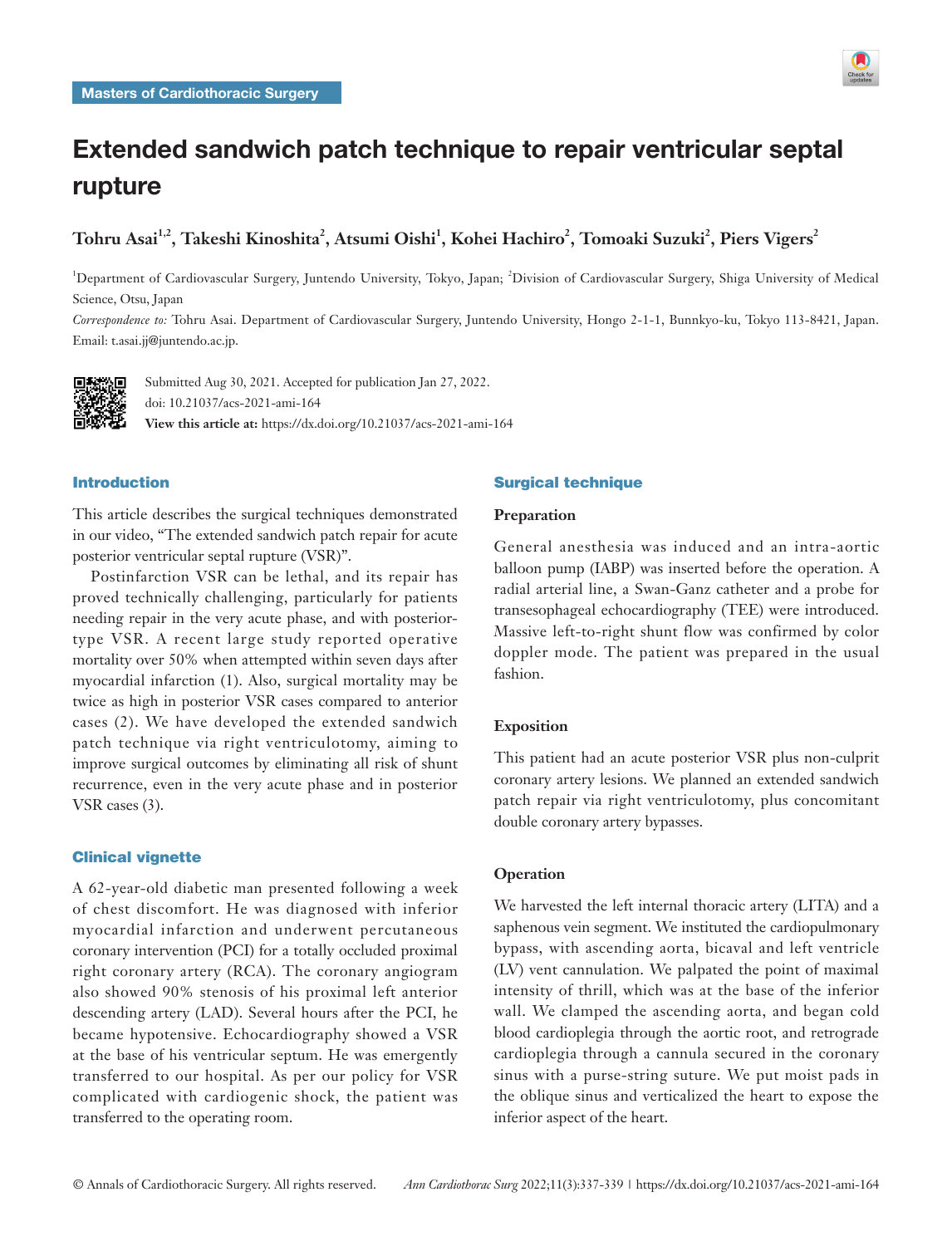We made an incision several centimeters long in the right ventricle (RV) wall, one centimeter away from, and parallel to, the posterior descending artery (PDA). We resected the coarse trabeculated muscles in the RV around the defect, then debrided enough of the necrotic muscle at the margin of the defect to allow a Dacron patch to be passed through the defect into the LV. For the sandwich patch procedure, we cut two Dacron patches, large enough to overlap the defect margin by at least 1.5 cm. Octagonal patches of about 6 cm in diameter have typically been found suitable. Before inserting the LV-side patch, we sutured the margin of the patch with eight 3-0 polypropylene sutures with a large MH needle (Ethicon, Inc., Somerville, NJ, USA) in a mattress fashion. We passed the suture needles into the LV through the defect, then brought them out through the LV wall transmurally or transeptally, a safe distance from the defect margin. We used the sutures brought transeptally back into the RV cavity to secure the RV-side patch, and secured the sutures brought out of the heart with large Teflon felt pledgets. Before we tied the final suture, we inserted BioGlue Surgical Adhesive (CryoLife, Kennesaw, GA, USA) into the defect between the patches. Then we closed the right ventriculotomy with 3-0 polypropylene and reinforcing felt strips.

We completed the coronary bypass grafting to the LAD using the LITA, and to the branch of the RCA using the saphenous vein.

#### **Completion**

Finally, we weaned the patient off cardiopulmonary bypass. TEE showed good LV function, and no residual shunt was detectable by color doppler mode. We found no significant oxygen saturation step-up between superior vena cava and pulmonary artery blood samples. The cardiopulmonary bypass time was 164 minutes and aortic cross clamp time was 126 minutes. The IABP and the endotracheal tube were removed the day after the operation. The patient recovered uneventfully.

#### **Comments**

In our experience of thirty-five cases of VSR, most were repaired within seven days. Of these, two patients received reoperative repair after the first repair due to another new peripheral defect, and their thirty-day mortality was 17%.

A serious source of poor outcomes, particularly in the very

acute period and in posterior VSR, is shunt recurrence (4). To minimise the risk of sutures tearing out, a patch with a wide safety-margin around the defect is essential for safety during the acute phase, as it is impossible to predict accurately how much of the tissue peripheral to the defect may become friable after surgery. We believe that fullthickness transseptal/transmural mattress sutures are far less likely to tear out than partial-thickness running sutures.

The extended sandwich patch technique via right ventriculotomy has the following advantages. Firstly, shunt recurrence is rare if the sandwich patch covers a large margin around the defect. Secondly, postoperative bleeding and potential left ventricular functional damage are minimal with avoidance of left ventriculotomy. Thirdly, the same technique can be employed in both anterior and posterior VSR, with a correctly placed right ventriculotomy, close and parallel to the infarct culprit artery (the LAD or the PDA), to minimize RV damage (5).

There are some caveats however. Firstly, the right ventriculotomy must be made with care; if an artery supplying the ventricle wall is damaged, that part of the ventricle may be harmed, creating a new problem. Secondly, the LV-side patch must be large enough to cover the whole defect plus a peripheral margin of safety. In this case, as in most in our experience, an octagon of approximately 6 cm diameter suffices, but for a larger and perhaps irregular defect, a patch must be cut to fit.

#### Acknowledgments

*Funding:* None.

# Footnote

*Conflicts of Interest:* Dr. TA developed the "extended sandwich patch technique". The other authors have no conflicts of interest to declare.

*Open Access Statement:* This is an Open Access article distributed in accordance with the Creative Commons Attribution-NonCommercial-NoDerivs 4.0 International License (CC BY-NC-ND 4.0), which permits the noncommercial replication and distribution of the article with the strict proviso that no changes or edits are made and the original work is properly cited (including links to both the formal publication through the relevant DOI and the license). See: [https://creativecommons.org/licenses/by-nc-nd/4.0/.](https://creativecommons.org/licenses/by-nc-nd/4.0/)